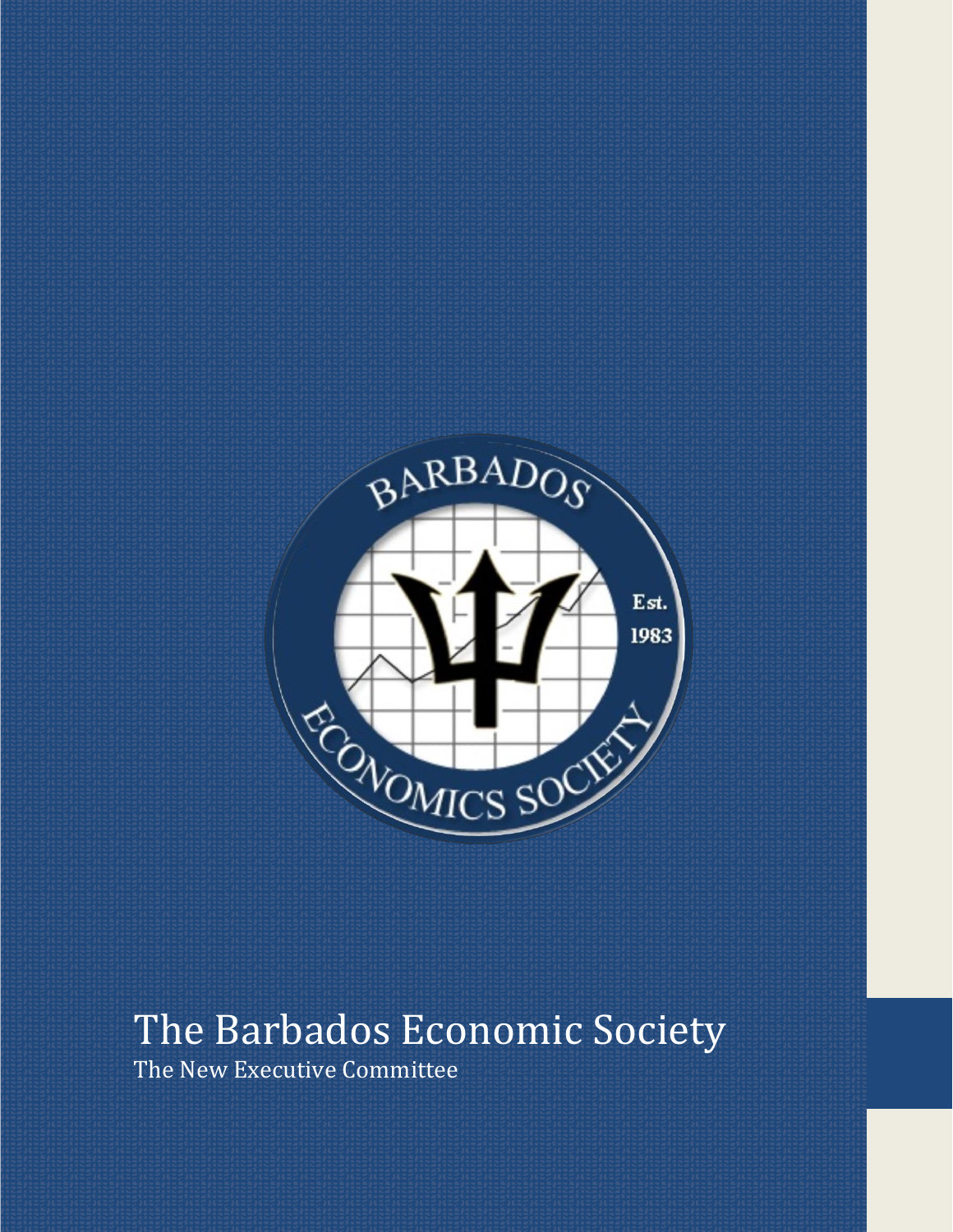## The Barbados Economic Society

New Executive Committee

## Summary

On December 19, 2017, the Barbados Economics Society (BES) held its Annual General Meeting (AGM) and hosted a panel discussion on the Barbadian economy. The panel lists, which included Dr. Don Marshall, Mrs. Lisa Gale, Mr. Shane Lowe and Dr. DeLisle Worrell discussed Dr. Worrell's most recent paper entitled, 'The Barbados Economy – The Road to Prosperity'. During such deliberations, a robust discussion on the challenges of short -term economic stabilization and longer -term economic development ensued. Panellists noted the urgent need of the government to reduce its current account deficit - thereby restoring fiscal credibility and sustainability, to improve the effectiveness of the public sector in execution of national plans and priorities, and to pursue non - traditional industrial sectors in efforts to improve competitiveness on the local, national and international scales, amongst other recommendations.

At the conclusion of the AGM, the membership of the BES elected a new executive committee. The new Executive members are:

- President Mr. Shane Lowe
- Vice-President Mr. Christopher Kinch
- Treasurer Mr. Kester Guy
- Secretary Miss Carol-Anne Blenman
- Floor members Ms. Alexis Lescott, Mr. Justin Carter, Mrs. Lisa Gale, Professor Winston Moore
- Student Representative Miss Jade Kirton
- Immediate Past President Mr. Jeremy Stephen

The Incoming President Mr. Shane Lowe commented, "I am delighted to have been elected as President of the BES. My vision is that the Society will play a crucial role in helping Barbados to emerge confidently from its current economic difficulties."